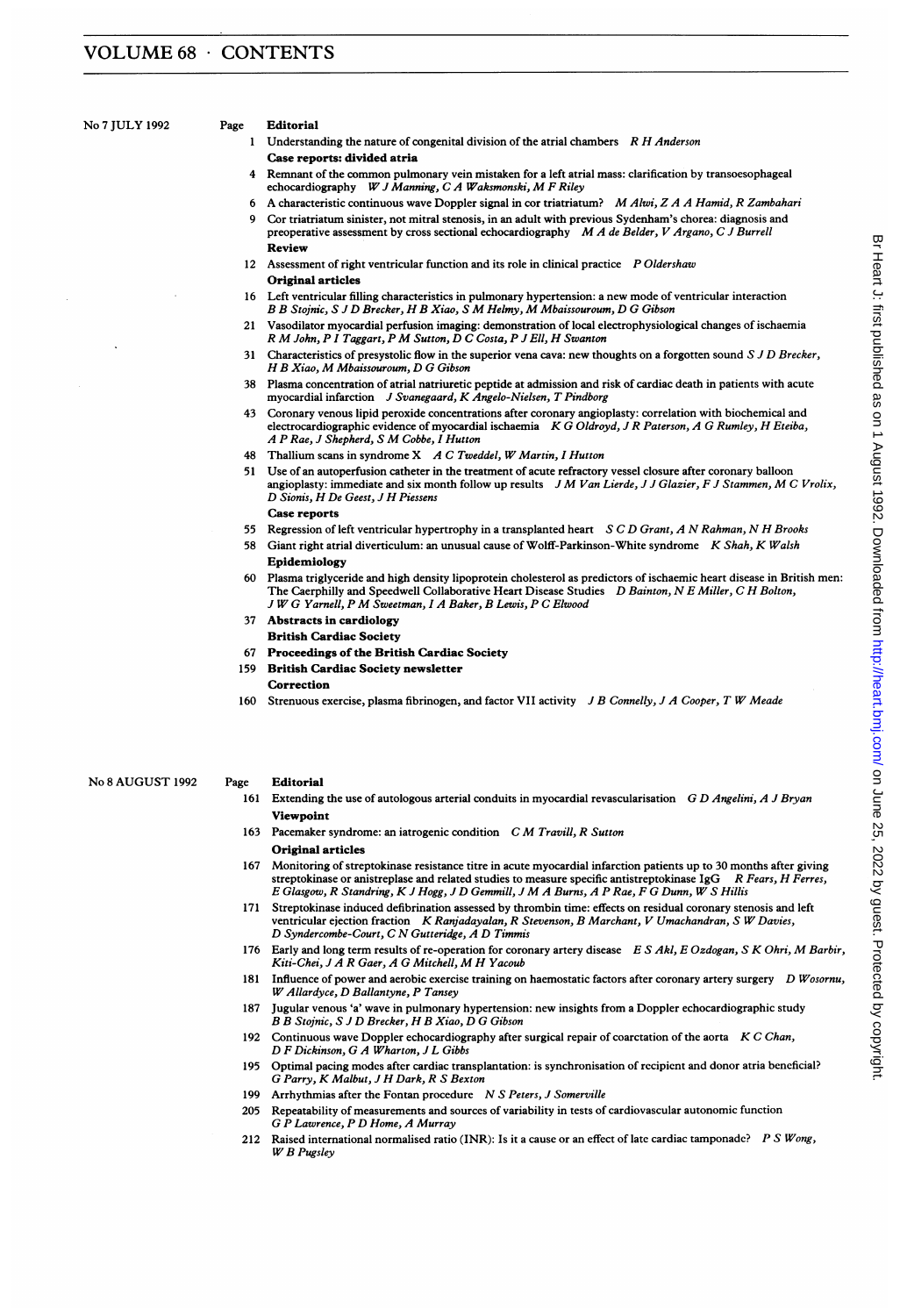# Case reports

- 214 Rare variant of truncus arteriosus with intact ventricular septum and hypoplastic right ventricle  $B$  Zeevi, <sup>L</sup> Dembo, M Berant
- 216 Unmasking of <sup>a</sup> second atrioventricular accessory connection by adenosine in a child with a long RP' reentrant tachycardia M M Wienecke, C <sup>L</sup> Case, <sup>P</sup> <sup>C</sup> Gillette
- <sup>218</sup> Propionibacterium acnes causing an aortic root abscess <sup>S</sup> M Horner, M <sup>F</sup> Sturridge, <sup>R</sup> H Swanton
- 221 Dilated cardiomyopathy associated with chronic overuse of an adrenaline inhaler M J Stewart, D M Fraser, N Boon

# **Technology**

- 223 Validation of the beat to beat measurement of blood velocity in the human ascending aorta by <sup>a</sup> new high temporal resolution Doppler ultrasound spectral analyser A J S Coats, C Murphy, J Conway, P Sleight
- A new system for ambulatory pulmonary artery pressure recording J S R Gibbs, D MacLachlan, K M Fox Measurement
- 236 Calculation of aortic regurgitation orifice area by Doppler echocardiography: an application of the continuity equation <sup>A</sup> <sup>C</sup> Yeung, <sup>T</sup> Plappert, M G St John Sutton Audit
- 241 Cost effectiveness of the implantable cardioverter defibrillator: a preliminary analysis  $B$  J O'Brien, M J Buxton, J A Rushby

# Views from the past

- 246 Walter Hayle Walshe (1812-1892) and his book Diseases of the Heart G E Bauer
- 180 Abstracts in cardiology
- 249 Letters to the editor
- 250 Book reviews
- 251 British Cardiac Society newsletter
- 252 Notice

# No <sup>9</sup> SEPTEMBER <sup>1992</sup> Page Editorials

- 253 Graft vascular disease in heart transplant patients J Mann
- 255 Coronary artery disease after heart transplantation: clinical aspects  $CD$  Scott, J H Dark
- 257 Ventricular remodelling after myocardial infarction  $M A Vannan, D J E Taylor$ Original articles
- 260 Coronary occlusive disease and late graft failure after cardiac transplantation  $P A$  Mullins, N R Cary, L Sharples, <sup>J</sup> Scott, D Aravot, <sup>S</sup> <sup>R</sup> Large, <sup>J</sup> Wallwork, <sup>P</sup> M Schofield
- 266 Impairment of coronary flow reserve in orthotopic cardiac transplant recipients with minor coronary occlusive disease  $P \land \textit{A}$  Mullins, A Chauhan, I. Sharples, N R Cary, S R Large, I Wallywork  $P \land \textit{Schofeld}$ P A Mullins, A Chauhan, L Sharples, N R Cary, S R Large, J Wallwork, P M Schofield
- 272 Nuclear magnetic resonance spectroscopy of excised human hearts F Brunotte, B Peiffert, J M Escanye, G Pinelli, <sup>J</sup> Zamorano, <sup>P</sup> M Walker, <sup>J</sup> Robert, <sup>J</sup> <sup>P</sup> Villemot
- 276 Intravascular ultrasound imaging of the coronary arteries: an in vitro evaluation of measurement of area of the lumen and atheroma characterisation M H Anderson, I A Simpson, D Katritsis, M J Davies, D E Ward
- 282 Lower threshold for adenosine-induced chest pain in patients with angina and normal coronary angiograms B Lagerqvist, C Sylvén, A Waldenström
- 286 Detection of myocardial ischaemia by transthoracic leads in ambulatory electrocardiographic monitoring <sup>C</sup> M Jespersen, <sup>V</sup> Rasmussen
- 291 Optimal control of myocardial ischaemia: the benefit of a fixed combination of atenolol and nifedipine in patients with chronic stable angina H El-Tamimi, G J Davies
- 296 Usefulness of Doppler echocardiographic assessment of diastolic filling in distinguishing "athlete's heart" from hypertrophic cardiomyopathy J F Lewis, P Spirito, A Pelliccia, B J Maron
- 301 Protrusion of the device: a complication of catheter closure of patent ductus arteriosus J Ottenkamp, J Hess, M D Talsma, <sup>T</sup> N Buis-Liem
- 304 Subclinical cardiomyopathy in Becker muscular dystrophy S E Steare, V Dubowitz, A Benatar
- 309 Influence of cardiopulmonary bypass on water balance hormones in children M Burch, L Lum, M Elliott, N Carter, D Slater, A Smith, A Ationu
- 313 Magnetic resonance imaging of hearts with atrioventricular valve atresia or double inlet ventricle I C Huggon, <sup>E</sup> <sup>J</sup> Baker, M N Maisey, <sup>A</sup> <sup>P</sup> Kakadekar, <sup>P</sup> Graves, <sup>S</sup> <sup>A</sup> Qureshi, M Tynan
- 320 Successful repair of pulmonary atresia with ventricular septal defect without the use of a conduit: a new surgical option: Report of two cases Z Al-Halees, O Galal, N Wilson Case reports
- 323 Fabry's disease with complete atrioventricular block: histological evidence of involvement of the conduction system Y Ikari, K Kuwako, T Yamaguchi
- 326 Right-sided endomyocardial fibrosis with recurrent pulmonary emboli leading to irreversible pulmonary hypertension P A Ribeiro, <sup>R</sup> Muthusamy, C M G Duran
- 330 Anomalous origin of the right coronary artery from the pulmonary artery in association with congenital aneurysm of the sinus of Valsalva: angiographic diagnosis of a rare association  $A S S undar, K A A Fox$ Technology
- 333 Cardiac assistance from skeletal muscle: a critical appraisal of the various approaches S Salmons, J C Jarvis British Cardiac Society
- 339 Surgical cover for percutaneous transluminal coronary angioplasty The Council of the British Cardiovascular Intervention Society
- 342 Letters to the editor
- 343 British Cardiac Society newsletter
- 344 Notice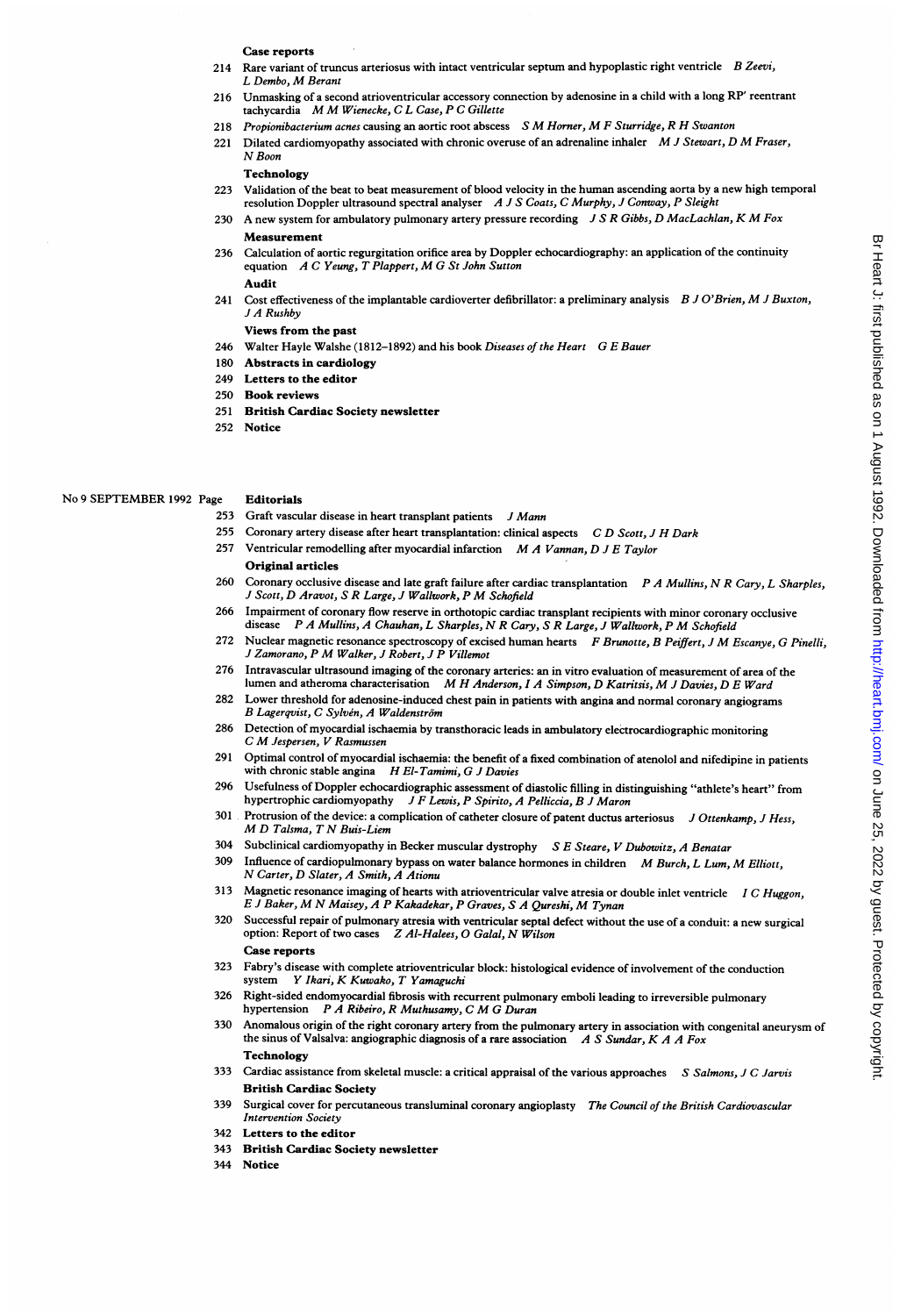- 345 Speeding up the review process M J Davies, K Fox, P Mills
- <sup>1</sup> How can myocarditis be diagnosed and should it be treated? M J Davies, D E Ward **Viewpoints**
- 348 Answers to complex questions cannot be derived from "simple" trials  $E J Topol, R M Califf$
- 352 Beyond the mega-trial: certainty and uncertainty  $J R$  Hampton, A M Skene
- Original articles
- 356 Changes in left ventricular function and wall thickness in heart transplant recipients and their relation to acute ediatives in terreturn relation and wan interfaces in item changinal receptents and their relation rejection: an assessment by digitised M mode echocardiography H F J Mannaerts, A H M M Balk, M <sup>L</sup> Simoons, <sup>J</sup> Tijssen, <sup>S</sup> G van der Borden, <sup>P</sup> Zondervan, G <sup>R</sup> Sutherland, <sup>J</sup> <sup>R</sup> <sup>T</sup> C Roelandt
- 365 Fall in pulmonary vascular resistance in patients awaiting heart transplantation  $S C D Grant, R D Levy$ , N H Brooks
- 369 Early vasodilator treatment in myocardial infarction: appropriate for the majority or minority? A D Hargreaves, <sup>T</sup> Kolettis, A <sup>J</sup> Jacob, <sup>L</sup> <sup>L</sup> Flint, <sup>L</sup> W Turnbull, A <sup>L</sup> Muir, N A Boon
- 374 Evidence of increased platelet activation after thrombolysis in patients with acute myocardial infarction G Rasmanis, O Vesterqvist, K Gréen, O Edhag, P Henriksson
- 377 Left atrial and left ventricular diastolic function during acute myocardial ischaemia  $J T$  Stewart, M Grbic, U Sigwart
- 382 Nocturnal hypoxia and arrhythmias in patients with impaired left ventricular function T Cripps, G Rocker, J Stradling
- 387 Increased circulating atrial natriuretic factor concentrations in patients with chronic heart failure after inhibition of neutral endopeptidase: effects on diastolic function D B Northridge, A Jardine, E Henderson, S G Dilly, H <sup>J</sup> Dargie
- 392 Efficacy of flecainide, sotalol, and verapamil in the treatment of right ventricular tachycardia in patients without overt cardiac abnormality J S Gill, D Mehta, D E Ward, A J Camm
- 398 Comparison of unipolar and bipolar ventricular paced evoked responses M W Baig, J C Cowan, E J Perrins
- 403 Effects of abnormal activation on the time course of the left ventricular pressure pulse in dilated cardiomyopathy H B Xiao, <sup>S</sup> <sup>J</sup> D Brecker, D G Gibson

Case reports

- <sup>408</sup> Mitochondrial DNA deletion diagnosed by analysis of an endomyocardial biopsy specimen from <sup>a</sup> patient with Kearns-Sayre syndrome and complete heart block A M Remes, I E Hassinen, K Majamaa, K J Peuhkurinen
- 412 Apparent obstruction of the superior vena cava and a continuous murmur: signs of <sup>a</sup> fistula between <sup>a</sup> vein graft aneurysm and the right atrium M P Richardson, S I Thuraisingham, J Dunning
- <sup>414</sup> A posteroseptal accessory pathway located in <sup>a</sup> coronary sinus aneurysm: diagnosis and radiofrequency catheter ablation  $A K$  Pedersen, R Benetis, P E B Thomsen Measurement
- 417 Restenosis after coronary angioplasty: <sup>a</sup> proposal of new comparative approaches based on quantitative angiography  $P$  W Serruys,  $D$   $P$  Foley,  $P$   $J$  de Feyter
- 425 Effect of increasing heart rate on Doppler indices of left ventricular performance in healthy men T Oniki, <sup>Y</sup> Hashimoto, <sup>S</sup> Shimizu, <sup>T</sup> Kakuta, M Yajima, F Numano

Audit

- 430 Cardiac surgery: moving away from intensive care JL Chong, R Pillai, A Fisher, C Grebenik, M Sinclair, S Westaby
- 434 Cardiac interventional procedure in the United Kingdom during 1990 P J B Hubner on behalf of the British Cardiovascular Intervention Society

British Cardiac Society

- 437 Guidelines for training in percutaneous transluminal coronary angioplasty (PTCA) Council of the British Cardiovascular Intervention Society (BCIS)
- 440 British Cardiac Society newsletter
- 440 Notice

No <sup>11</sup> NOVEMBER <sup>1992</sup> Page Editorial

- 441 Magnesium and the myocardium  $T A$  Millane, A J Camm Original articles
- 443 Alcohol and sudden cardiac death G Wannamethee, A G Shaper
- 449 Streptokinase resistance: when might streptokinase administration be ineffective? M B Buchalter,
- G Suntharalingam, <sup>I</sup> Jennings, C Hart, R <sup>J</sup> Luddington, R Chakraverty, <sup>S</sup> K Jacobson, P <sup>L</sup> Weissberg, <sup>T</sup> P Baglin
- 454 Evidence for oxidative stress in unstable angina J McMurray, M Chopra, I Abdullah, W E Smith, H J Dargie 458 Modification of the circadian rhythm of onset of acute myocardial infarction by long-term antianginal treatment
- K L Woods, S Fletcher, C Jagger 462 Early diagnosis of acute myocardial infarction by a newly developed rapid immunoturbidimetric assay for myoglobin <sup>J</sup> Mair, E Artner-Dworzak, P Leckleitner, B Morass, <sup>J</sup> Smidt, <sup>I</sup> Wagner, F Dienstl, B Puschendorf
- 469 Short-stepping gait in severe heart failure SW Davies, C A Greig, S L Jordan, D W Grieve, D P Lipkin
- 473 Ventilation in chronic heart failure: effects of physical training P Davey, T Meyer, A Coats, S Adamopoulos, B Casadei, J Conway, P Sleight
- 478 Management of the cardiovascular manifestations of poisoning by the Indian red scorpion (Mesobuthus tamulus) H S Bawaskar, P H Bawaskar
- 481 Use of casts in the necropsy diagnosis of fetal congenital heart disease A C Cook, N L K Fagg, L D Allan
- <sup>485</sup> Left ventricular performance in children: transthoracic versus transoesophageal measurement of M mode derived indices <sup>T</sup> <sup>C</sup> Martins, M <sup>L</sup> Rigby, <sup>A</sup> N Redington
- 488 Transeosophageal echocardiography in neonates, infants and children: applicability and diagnostic value in everyday practice of a cardiothoracic unit P J Scott, M E Blackburn, G A Wharton, N Wilson, D F Dickinson, J L Gibbs